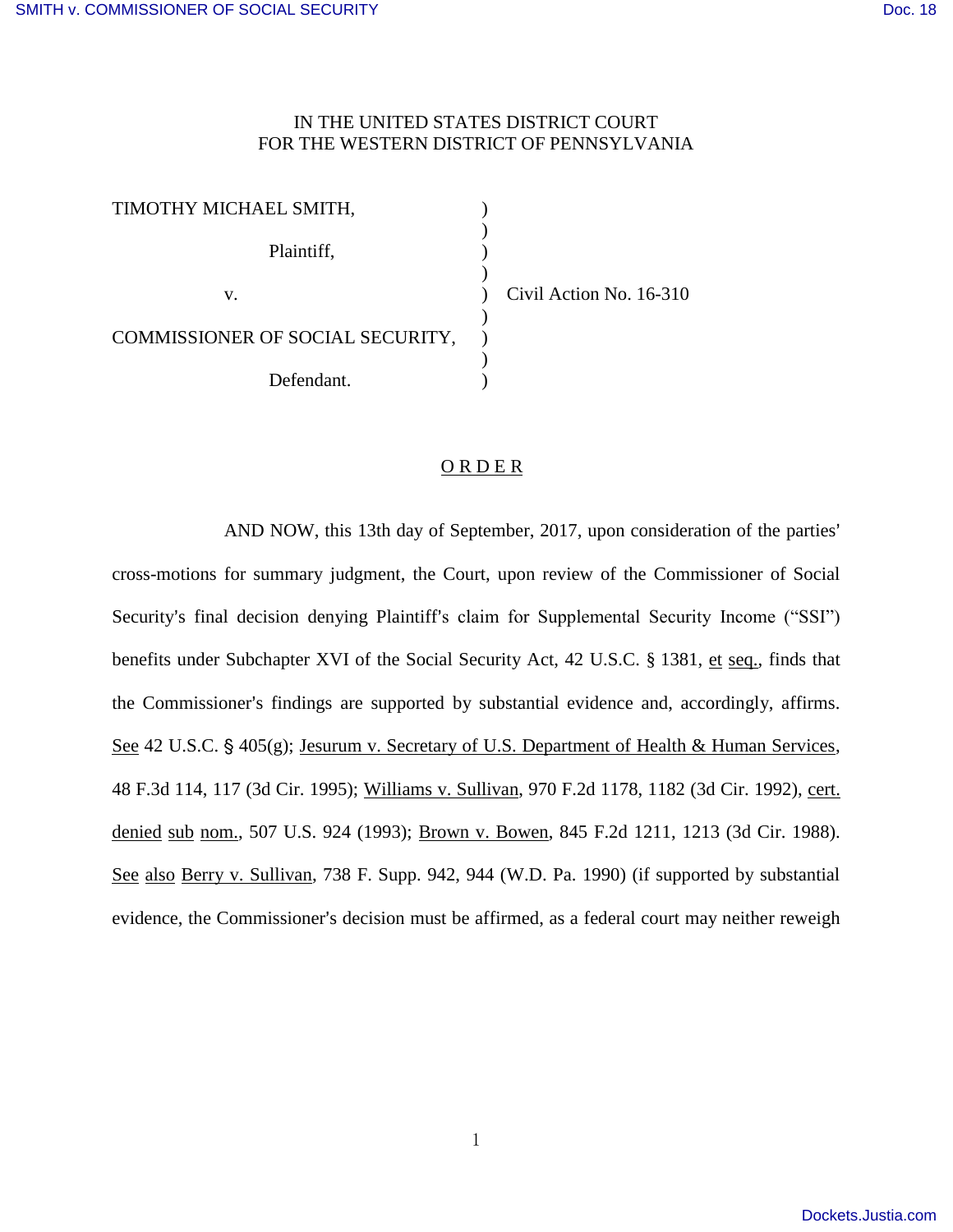the evidence, nor reverse, merely because it would have decided the claim differently) (citing

Cotter v. Harris, 642 F.2d 700, 705 (3d Cir. 1981)).<sup>1</sup>

Plaintiff's primary argument is that the ALJ erred by failing to provide sufficient reasons for discounting the opinion of Plaintiff's treating physician, Anthony N. Ricci, M.D., resulting in a residual functional capacity ("RFC") finding that did not include all of Plaintiff's occupational limitations. He first emphasizes the fact that Dr. Ricci was his treating physician and, therefore, that his opinion is generally entitled to greater weight than those of non-treating professionals. Plaintiff is correct, of course, that when assessing a claimant's application for benefits, the opinion of the claimant's treating physician generally is to be afforded significant weight. See Fargnoli v. Massanari, 247 F.3d 34, 43 (3d Cir. 2001); Plummer v. Apfel, 186 F.3d 422, 429 (3d Cir. 1999). In fact, the regulations provide that for claims, such as this one, filed before March 27, 2017, a treating physician's opinion is to be given "controlling weight" so long as the opinion is well-supported by medically acceptable clinical and laboratory diagnostic techniques and not inconsistent with other substantial evidence in the record. 20 C.F.R. § 416.927(c)(2); Fargnoli, 247 F.3d at 43; Plummer, 186 F.3d at 429. As a result, the ALJ may reject a treating physician's opinion outright only on the basis of contradictory medical evidence, and not on the basis of the ALJ's own judgment or speculation, although he may afford a treating physician's opinion more or less weight depending upon the extent to which supporting explanations are provided. See Plummer, 186 F.3d at 429.

However, it is also important to remember that:

The ALJ -- not treating or examining physicians or State agency consultants -- must make the ultimate disability and RFC determinations. Although treating and examining physician opinions often deserve more weight than the opinions of doctors who review records, "[t]he law is clear . . . that the opinion of a treating physician does not bind the ALJ on the issue of functional capacity[.]" Brown v. Astrue, 649 F.3d 193, 197 n. 2 (3d Cir.2011). State agent opinions merit significant consideration as well.

Chandler v. Comm'r of Soc. Sec., 667 F.3d 356, 361 (3d Cir. 2011)(internal citations omitted in part). Here, the ALJ included in his decision a substantial discussion as to why he weighed Dr. Ricci's opinion as he did and as to how he formulated Plaintiff's RFC.

 One of the reasons given by the ALJ for according little weight to Dr. Ricci's opinion was its inconsistency with those of the consultative examiner, provided on May 23, 2013 (R. 404-417), and of the state agency reviewing agent, provided on June 3, 2013. (R. 155-57). The

<sup>|&</sup>lt;br>|<br>| The Court finds no merit in Plaintiff's various arguments that the Administrative Law Judge ("ALJ") erred in finding him to be not disabled, and finds that substantial evidence supports the ALJ's decision.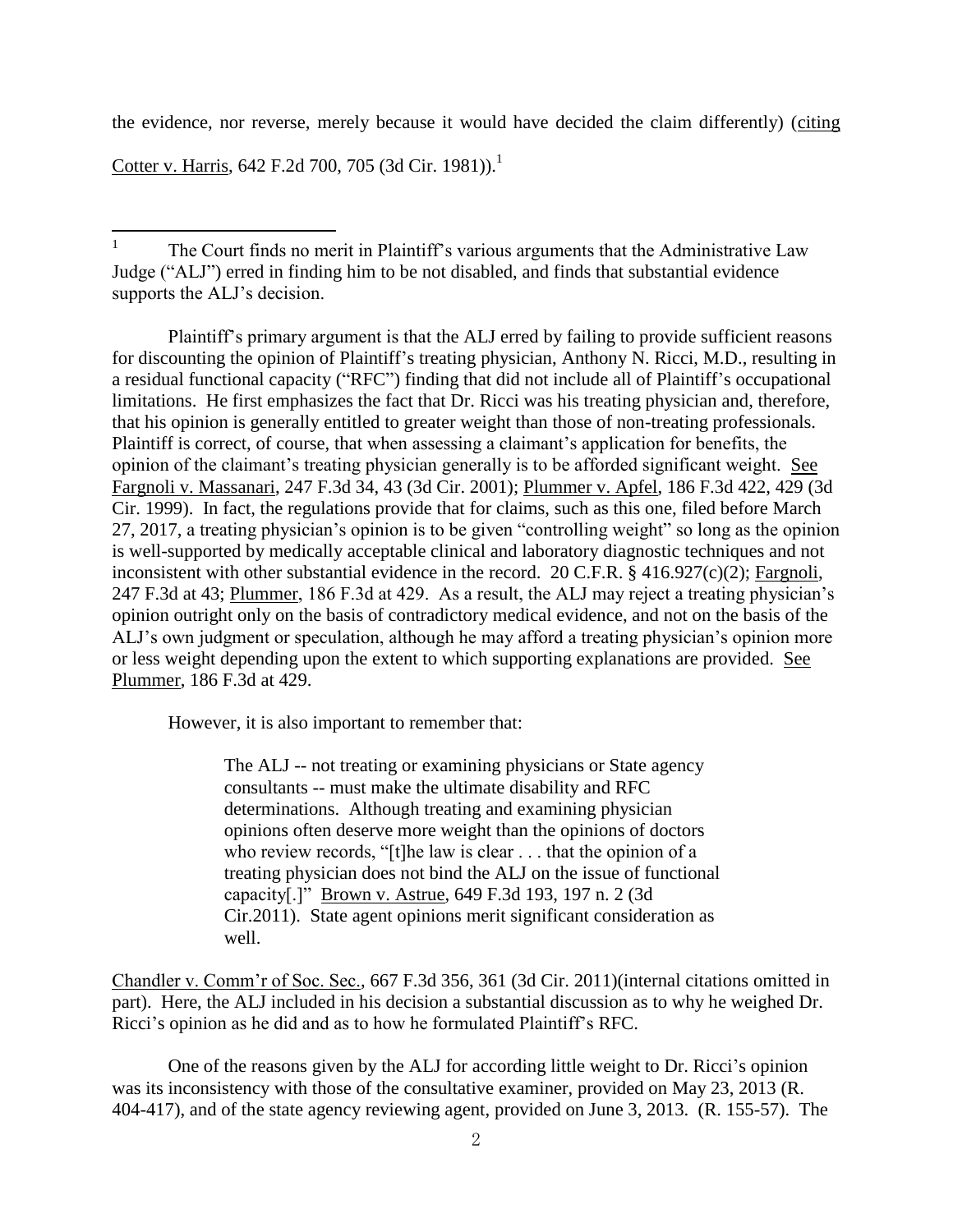ALJ discussed both opinions at great length and explained how they were consistent with the record evidence and inconsistent with the opinion of Dr. Ricci. Although, in general, "the opinions of a doctor who has never examined a patient have less probative force as a general matter, than they would have had if the doctor had treated or examined him," Morales v. Apfel, 225 F.3d 310, 320 (3d Cir. 2000)(internal quotations omitted), where "the opinion of a treating physician conflicts with that of a non-treating, non-examining physician, the ALJ may choose whom to credit." Id. at 317. See also Dula v. Barnhardt, 129 Fed. Appx. 715, 718-19 (3d Cir. 2005). The ALJ, of course, "'cannot reject evidence for no reason or for the wrong reason,'" Morales, 225 F.3d at 317 (quoting Plummer, 186 F.3d at 429), and can only give the opinion of a non-treating, non-examining physician weight insofar as it is supported by evidence in the case record, considering such factors as the supportability of the opinion in the evidence, the consistency of the opinion with the record as a whole, including other medical opinions, and any explanation provided for the opinion. See SSR 96-6p, 1996 WL 374180 (S.S.A.), at \*2 (July 2, 1996). In certain cases, it would not be unwarranted to give more weight to the non-examining professional's opinion. See Salerno v. Comm'r of Soc. Sec., 152 Fed. Appx. 208 (3d Cir. 2005) (affirming an ALJ's decision to credit the opinion of the non-examining state agency reviewing psychologist because his opinion was more supported by the record than the opinions of the treating physician and the consultative examiner).

 $\overline{a}$ 

Plaintiff challenges the weight given by the ALJ to the non-treating reviewers' opinions by stating that these opinions were given more than a year prior to the opinion of Dr. Ricci. Generally speaking, there is no specific limit on how much time may pass between a medical professional's report or opinion and the ALJ's decision relying on it. See Chandler, 667 F.3d at 361. Indeed, "there is always a time lapse between the consultant's report and the ALJ hearing and decision." Id. However, Plaintiff argues that, given the degenerative nature of his conditions, Dr. Ricci's more current opinion would account for worsening of his condition that the other opinions would not. Indeed, where there is a substantial amount of new evidence between the date on which an opinion upon which an ALJ relies and the date on which the ALJ renders his or her decision, remand may be warranted. See Cadillac v. Barnhart, 84 Fed. Appx. 163, 168-69 (3d Cir. 2003); Grimes v. Colvin, 2016 WL 246963, at \*2 (W.D. Pa. Jan. 21, 2016). The primary problem with this argument here is that Dr. Ricci himself in no way suggested that his opinion was meant to account for any changes between May and June of 2013, when the nontreating reviewers offered their opinions, and September 8, 2014, when he offered his own. To the contrary, he indicated that his opinion described Plaintiff's limitations as of **March 27, 2012**, well before the non-treating reviewers' opinions were given. (R. 480).

Regardless, the ALJ's decision relies on far more than the non-treating reviewers' opinions, relying also on the objective medical evidence, Plaintiff's activities of daily living, and Plaintiff's conservative treatment record, all of which the ALJ discussed at significant length. Plaintiff claims that the ALJ mischaracterized his treatment as conservative, and, in particular, argues that his lack of sustained physical therapy was based on his decision to stop going to P.T.because his pain did not improve. However, this is inconsistent with Plaintiff's stated reason for discontinuing physical therapy, which was that he had the flu (R. 302), and with the fact that he had missed two earlier sessions as well. (R. 299-300). In sum, the record indicates that the